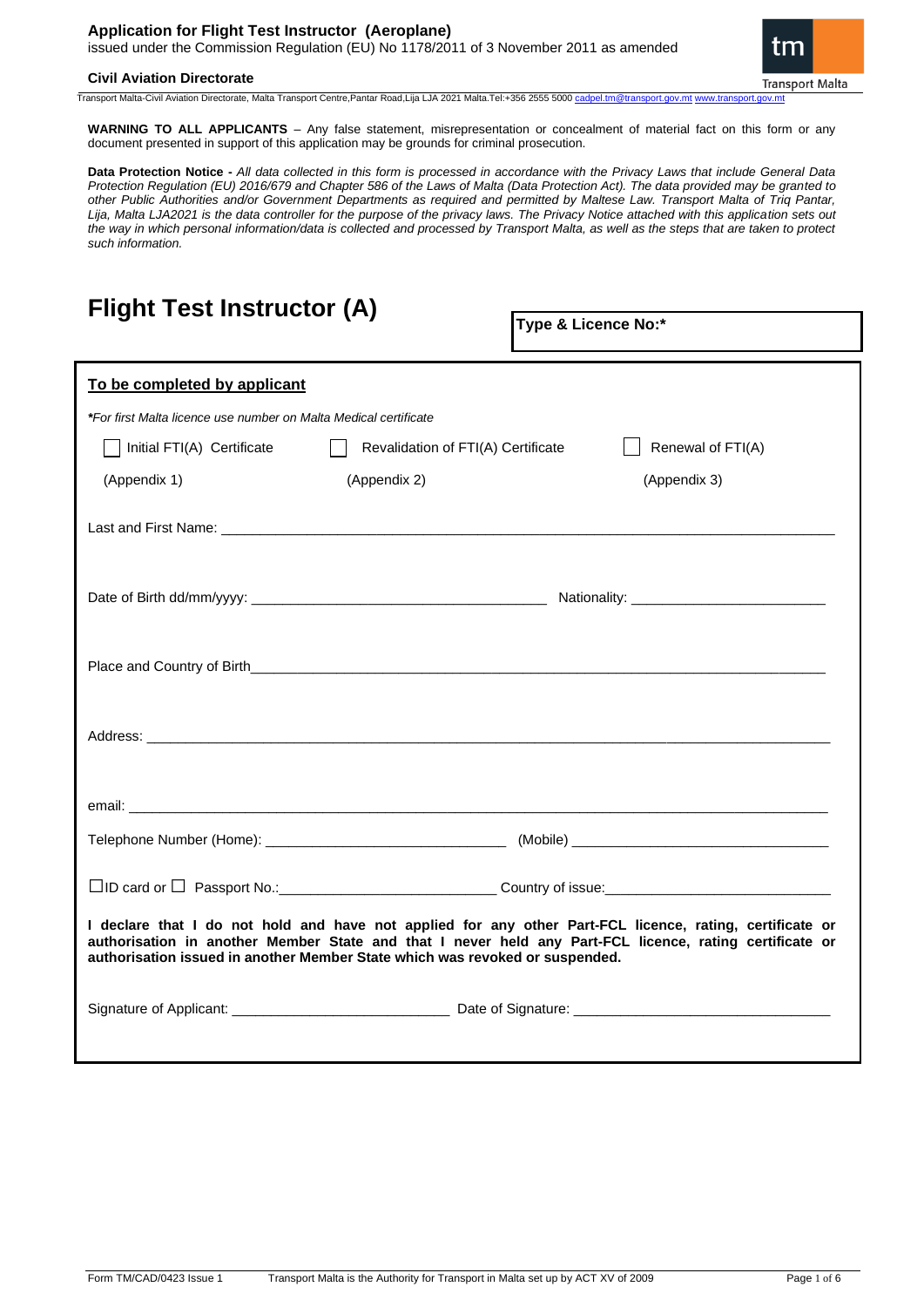Transport Malta-Civil Aviation Directorate, Malta Transport Centre,Pantar Road,Lija LJA 2021 Malta.Tel:+356 2555 5000 [cadpel.tm@transport.gov.mt](mailto:cadpel.tm@transport.gov.mt) [www.transport.gov.mt](http://www.transport.gov.mt/)

| <b>Flight Test Instructor (A)</b><br>(Appendix 1)                                                                  | <b>Licence No:</b> |                           |
|--------------------------------------------------------------------------------------------------------------------|--------------------|---------------------------|
| To be Completed by ATO and signed by Head of Training                                                              |                    |                           |
|                                                                                                                    |                    |                           |
|                                                                                                                    |                    |                           |
|                                                                                                                    |                    |                           |
| An applicant for an FTI certificate shall:                                                                         |                    |                           |
| $\Box$ a) hold a flight test rating issued in accordance with FCL.820;                                             |                    |                           |
| have completed at least 200 hours of category 1 or 2 flight tests.<br>b)<br>П                                      |                    |                           |
| The applicant has completed an approved course at the ATO                                                          |                    |                           |
| This course was in accordance to FCL.930.FTI and consisted of at least:                                            |                    |                           |
|                                                                                                                    |                    |                           |
|                                                                                                                    |                    |                           |
|                                                                                                                    |                    |                           |
|                                                                                                                    |                    |                           |
| Crediting:                                                                                                         |                    |                           |
| Applicants holding or having held an instructor certificate shall be fully credited towards the requirement of     |                    |                           |
| (1)                                                                                                                |                    |                           |
| In addition, applicants holding or having held an FI or TRI certificate in the relevant aircraft category shall be |                    |                           |
| fully credited towards the requirements of (2)                                                                     |                    |                           |
| Course Start Date :___________________________Course Completion Date:_______________________________               |                    |                           |
|                                                                                                                    |                    |                           |
| Assessment of Competence see Note                                                                                  |                    |                           |
| Passed an assessment of competence as an FTI(A)                                                                    |                    |                           |
| Date :__________________________________with (Name of FTI)______________________                                   |                    |                           |
|                                                                                                                    |                    | (attach form TM/CAD/0179) |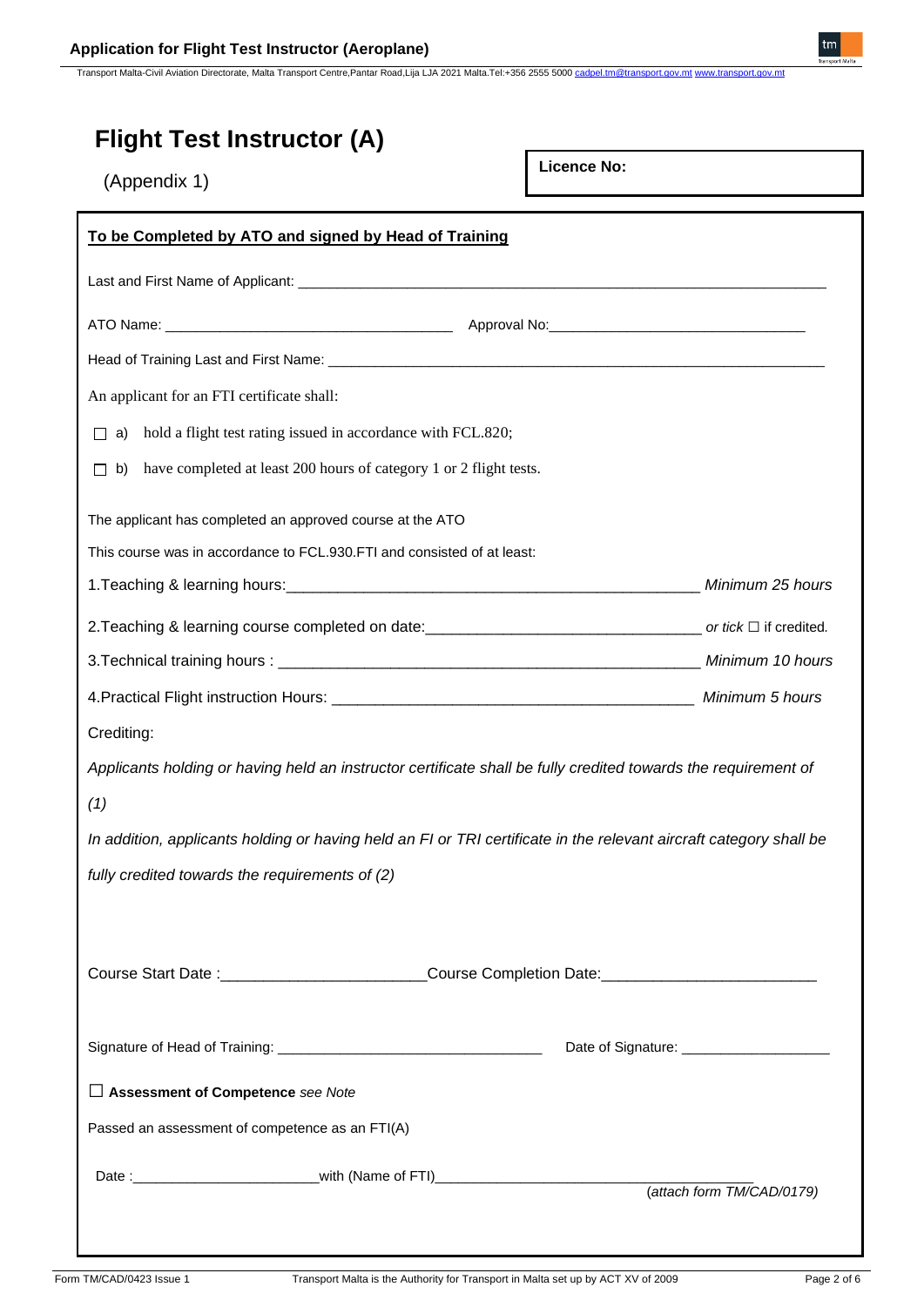Transport Malta-Civil Aviation Directorate, Malta Transport Centre,Pantar Road,Lija LJA 2021 Malta.Tel:+356 2555 5000 [cadpel.tm@transport.gov.mt](mailto:cadpel.tm@transport.gov.mt) [www.transport.gov.mt](http://www.transport.gov.mt/)

**Licence No:**

# **Flight Test Instructor (A) Revalidation**

(Appendix 2)

| The applicant has completed an approved course at the ATO                                                                     |                                              |                                                                                                           |
|-------------------------------------------------------------------------------------------------------------------------------|----------------------------------------------|-----------------------------------------------------------------------------------------------------------|
|                                                                                                                               |                                              | This revalidation course was in accordance to FCL.940.FTI and consisted of at least one of the following: |
| 1.                                                                                                                            | Completed at least:                          |                                                                                                           |
|                                                                                                                               |                                              | i. Flight test hours _________ hrs (minimum 50 hours), of which _______hrs (at least 15 )hours shall      |
|                                                                                                                               |                                              | be within the 12 months preceding the expiry date of the FTI certificate ________ (dd/mm/yyyy);           |
|                                                                                                                               | and                                          |                                                                                                           |
|                                                                                                                               |                                              | ii. Flight instruction hours _________ hrs (minimum 5 hours) within the 12 months preceding the expiry    |
|                                                                                                                               | date of the FTI certificate _____(dd/mm/yy); |                                                                                                           |
|                                                                                                                               | or                                           |                                                                                                           |
| Received Instructor refresher training as a FTI at an ATO, within the 12 months preceding the expiry<br>2.<br>date of the FTI |                                              |                                                                                                           |
|                                                                                                                               | $\Box$ Refresher Training                    |                                                                                                           |
|                                                                                                                               |                                              |                                                                                                           |
|                                                                                                                               | $\Box$ Instructional flight (one minimum)    |                                                                                                           |
|                                                                                                                               |                                              | Passed within the 12 months preceding the expiry date of the FTI(A) certificate                           |
|                                                                                                                               |                                              | an instructional flight under the supervision of an FTI(A) qualified in accordance with FCL.905.FTI(b) on |
|                                                                                                                               |                                              |                                                                                                           |
|                                                                                                                               |                                              |                                                                                                           |
|                                                                                                                               |                                              | Date of Signature: ________________                                                                       |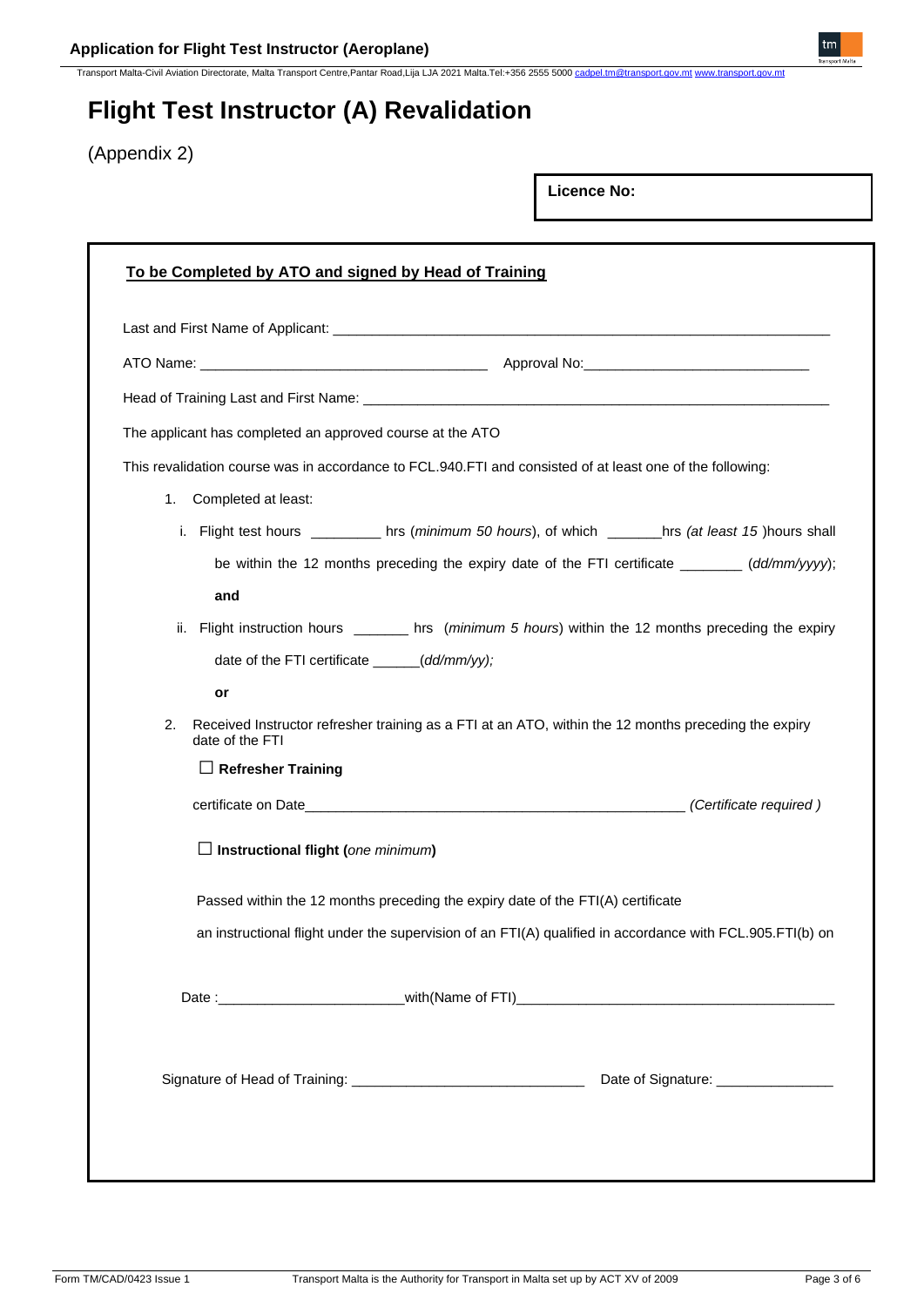Transport Malta-Civil Aviation Directorate, Malta Transport Centre,Pantar Road,Lija LJA 2021 Malta.Tel:+356 2555 5000 [cadpel.tm@transport.gov.mt](mailto:cadpel.tm@transport.gov.mt) [www.transport.gov.mt](http://www.transport.gov.mt/)

# **Flight Test Instructor (A) Renewal**

(Appendix 3)

| To be Completed by ATO and signed by Head of Training<br>A Renewal is required if the FTI certificate has lapsed.<br>The applicant has completed an approved course at the ATO<br>The applicant has received refresher training as an FTI in accordance with the requirements of FCL.930.FTI(a)(3).<br>hrs (minimum 5 hours) of practical flight instruction under the supervision of a qualified FTI.<br>Date of Signature: ________________ |  | <b>Licence No:</b> |  |
|-----------------------------------------------------------------------------------------------------------------------------------------------------------------------------------------------------------------------------------------------------------------------------------------------------------------------------------------------------------------------------------------------------------------------------------------------|--|--------------------|--|
|                                                                                                                                                                                                                                                                                                                                                                                                                                               |  |                    |  |
|                                                                                                                                                                                                                                                                                                                                                                                                                                               |  |                    |  |
|                                                                                                                                                                                                                                                                                                                                                                                                                                               |  |                    |  |
|                                                                                                                                                                                                                                                                                                                                                                                                                                               |  |                    |  |
|                                                                                                                                                                                                                                                                                                                                                                                                                                               |  |                    |  |
|                                                                                                                                                                                                                                                                                                                                                                                                                                               |  |                    |  |
|                                                                                                                                                                                                                                                                                                                                                                                                                                               |  |                    |  |
|                                                                                                                                                                                                                                                                                                                                                                                                                                               |  |                    |  |
|                                                                                                                                                                                                                                                                                                                                                                                                                                               |  |                    |  |
|                                                                                                                                                                                                                                                                                                                                                                                                                                               |  |                    |  |
|                                                                                                                                                                                                                                                                                                                                                                                                                                               |  |                    |  |
|                                                                                                                                                                                                                                                                                                                                                                                                                                               |  |                    |  |
|                                                                                                                                                                                                                                                                                                                                                                                                                                               |  |                    |  |
|                                                                                                                                                                                                                                                                                                                                                                                                                                               |  |                    |  |
|                                                                                                                                                                                                                                                                                                                                                                                                                                               |  |                    |  |
|                                                                                                                                                                                                                                                                                                                                                                                                                                               |  |                    |  |
|                                                                                                                                                                                                                                                                                                                                                                                                                                               |  |                    |  |
|                                                                                                                                                                                                                                                                                                                                                                                                                                               |  |                    |  |
|                                                                                                                                                                                                                                                                                                                                                                                                                                               |  |                    |  |
|                                                                                                                                                                                                                                                                                                                                                                                                                                               |  |                    |  |
|                                                                                                                                                                                                                                                                                                                                                                                                                                               |  |                    |  |
|                                                                                                                                                                                                                                                                                                                                                                                                                                               |  |                    |  |
|                                                                                                                                                                                                                                                                                                                                                                                                                                               |  |                    |  |
|                                                                                                                                                                                                                                                                                                                                                                                                                                               |  |                    |  |
|                                                                                                                                                                                                                                                                                                                                                                                                                                               |  |                    |  |
|                                                                                                                                                                                                                                                                                                                                                                                                                                               |  |                    |  |
|                                                                                                                                                                                                                                                                                                                                                                                                                                               |  |                    |  |

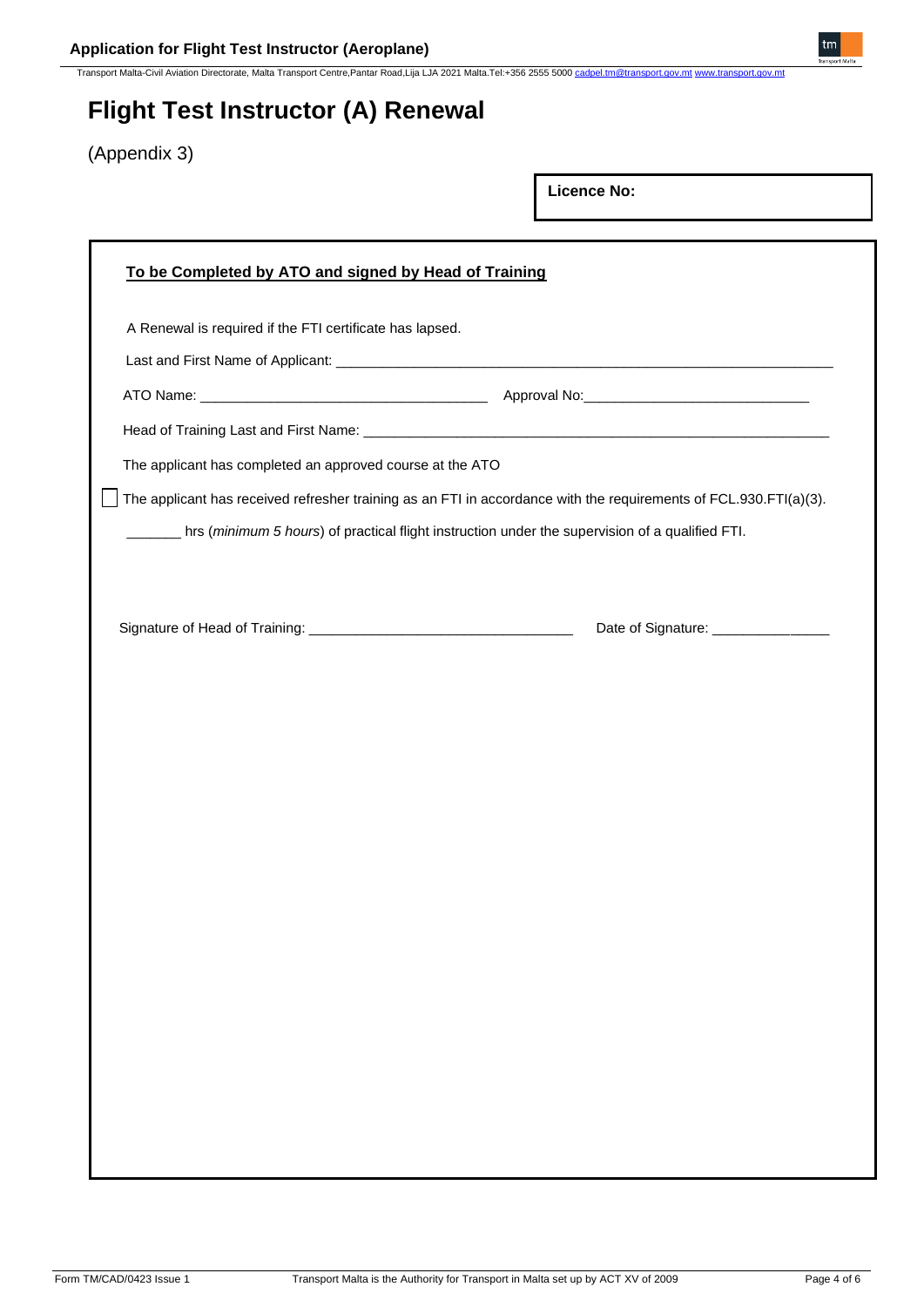Transport Malta-Civil Aviation Directorate, Malta Transport Centre,Pantar Road,Lija LJA 2021 Malta.Tel:+356 2555 5000 cadp

## **Submission Instructions**

## **Documents Required:**

|    |                                       | use<br>Only                       |
|----|---------------------------------------|-----------------------------------|
| 1. | ID Card / Passport                    | $\bigcirc$                        |
| 2. | <b>Part-MED Medical Certificate</b>   | $\circledZ$                       |
| 3. | Other instructor certificates/courses | $\circledS$                       |
| 4. | <b>Examiner certificate</b>           | $\bigcircled{4}$                  |
| 5. | FTI(A) Application Form               | $\circledS$                       |
| 6. | Logbook                               | $\circled{6}$                     |
| 7. | FTI(A) Assessment of Competence       | (7)                               |
| 8. | FTI Course Completion Certificate     | $\circledS$                       |
| 9. | ATO approval Certificate              | $\circled{0}$                     |
|    | 10. Licence                           | $\circled{1}$                     |
|    | 11. ELP application form              | $\begin{pmatrix} 1 \end{pmatrix}$ |
|    | 12. FSTD Qualification certificate    | $\left( \overline{12}\right)$     |
|    |                                       |                                   |

**It is important to send all the documents to avoid a delay in the issue of the licence.**

## **Transport Malta – Civil Aviation Directorate Bank Details:**

Bank Name: Bank of Valletta Bank Branch: Naxxar Bank Address: 38, Triq tal-Labour, Naxxar NXR 9020 Bank's BIC Code: VALLMTMT Sort Code: 22013 Account Holder: Transport Malta – Civil Aviation Directorate Account No: 12000580013 IBAN No: MT13VALL 22013 0000 000 12000 5800 13

**Fee**: The applicable fee in the Malta Air Navigation Order / Scheme of Charges on the Transport Malta website must be submitted with the application.

**Queries**: If you need additional information send an email to [cadpel.tm@transport.gov.mt](mailto:cadpel.tm@transport.gov.mt) to the attention of **Personnel Licensing Section, Transport Malta Civil Aviation Directorate** - giving your contact telephone number.

## **Send completed form to:**

Transport Malta – Civil Aviation Directorate, Personnel Licensing Section, Pantar Road Lija, LJA 2021, Malta

**Office**